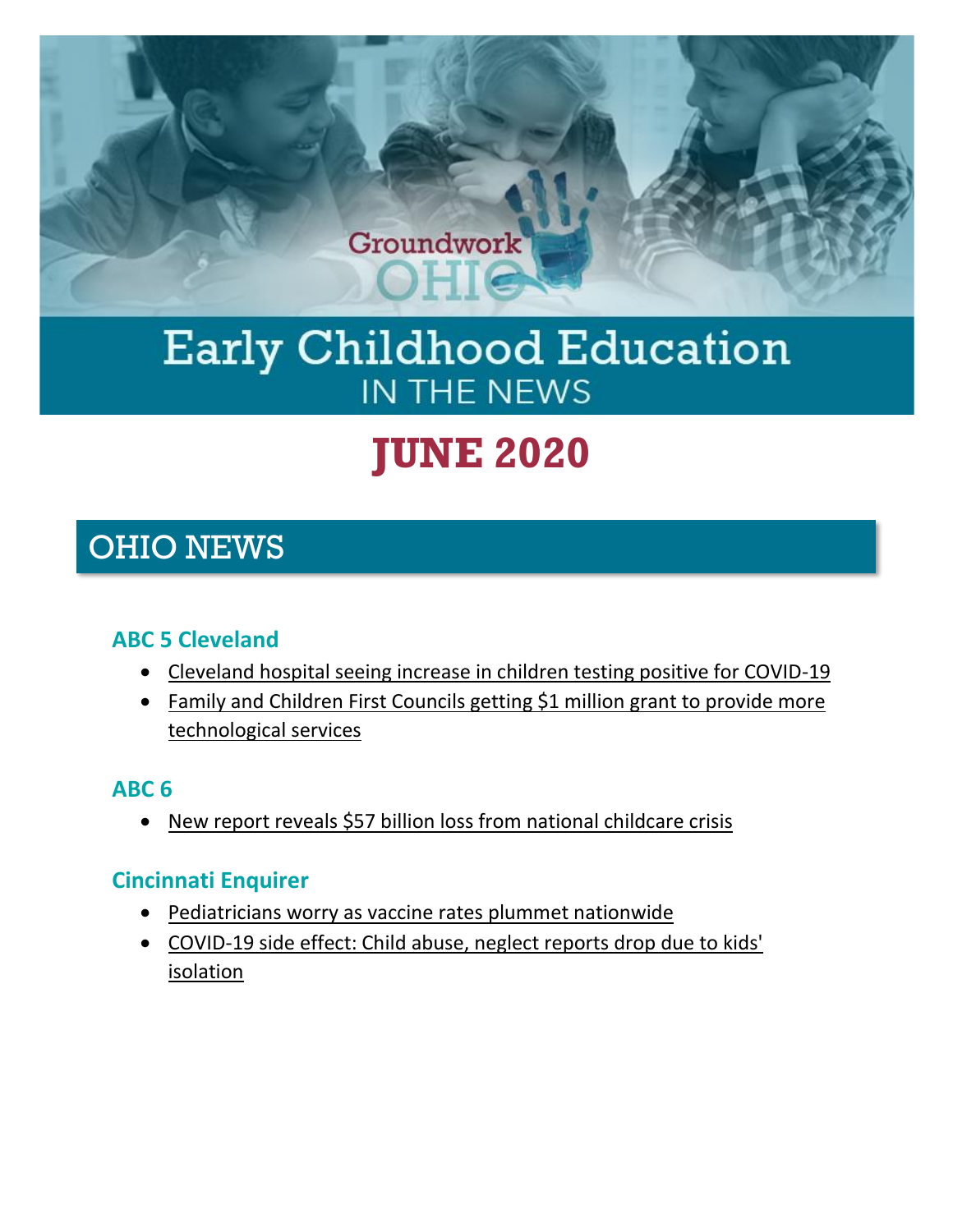# **Cleveland.com**

- [Gov. Mike DeWine signs bills to provide coronavirus aid to locals, extend](https://www.cleveland.com/open/2020/06/gov-mike-dewine-signs-bills-to-provide-coronavirus-aid-to-locals-extend-medicaid-services-for-pregnant-women.html)  [Medicaid services for pregnant women](https://www.cleveland.com/open/2020/06/gov-mike-dewine-signs-bills-to-provide-coronavirus-aid-to-locals-extend-medicaid-services-for-pregnant-women.html)
- [Babies of color face challenges that deny them strong start in life, new](https://www.cleveland.com/healthfit/2020/06/babies-of-color-face-challenges-that-deny-them-strong-start-in-life-new-national-report-says.html)  [national report says](https://www.cleveland.com/healthfit/2020/06/babies-of-color-face-challenges-that-deny-them-strong-start-in-life-new-national-report-says.html)
- [Ohio pediatric vaccines drop by 45% during coronavirus pandemic, hospital](https://www.cleveland.com/news/2020/06/ohio-pediatric-vaccines-drop-by-45-during-coronavirus-pandemic-hospital-official-reports.html)  [official reports](https://www.cleveland.com/news/2020/06/ohio-pediatric-vaccines-drop-by-45-during-coronavirus-pandemic-hospital-official-reports.html)
- [Tips for parents helping their children deal with pandemic anxiety](https://www.cleveland.com/community/2020/06/tips-for-parents-helping-their-children-dealing-with-pandemic-anxiety.html)
- [Adults with high lead-blood levels in early childhood show higher](https://www.cleveland.com/news/2020/06/adults-with-high-lead-blood-levels-in-early-childhood-show-higher-dependence-on-public-systems-as-adults-cwru-report.html)  [dependence on public systems as adults: CWRU report](https://www.cleveland.com/news/2020/06/adults-with-high-lead-blood-levels-in-early-childhood-show-higher-dependence-on-public-systems-as-adults-cwru-report.html)
- [Opinion: Feds need to give more money to Ohio's Medicaid program fast:](https://www.cleveland.com/opinion/2020/06/feds-need-to-give-more-money-to-ohios-medicaid-program-fast-john-corlett.html)  [John Corlett](https://www.cleveland.com/opinion/2020/06/feds-need-to-give-more-money-to-ohios-medicaid-program-fast-john-corlett.html)
- [Clinical care goes hand in hand with joy and laughter at new autism care](https://www.cleveland.com/community/2020/06/clinical-care-goes-hand-in-hand-with-joy-and-laughter-at-new-autism-care-preschool-thrive-learning-center.html)  [preschool, Thrive Learning Center](https://www.cleveland.com/community/2020/06/clinical-care-goes-hand-in-hand-with-joy-and-laughter-at-new-autism-care-preschool-thrive-learning-center.html)

# **Columbus Dispatch**

• [Pediatric vaccine rates plummet in central Ohio, nationwide](https://www.dispatch.com/news/20200622/pediatric-vaccine-rates-plummet-in-central-ohio-nationwide)

# **Dayton Daily News**

- [Data shows inequities span cradle to grave for local black residents](https://www.daytondailynews.com/news/local/data-shows-inequities-span-cradle-grave-for-local-black-residents/bMFodC4xhIVGWBdiHrWYqJ/)
- [Coronavirus: Why experts are worried about steep decline in child abuse](https://www.daytondailynews.com/news/crime--law/coronavirus-why-experts-are-worried-about-steep-decline-child-abuse-reports/y02d9sk2TTylSUMGhMYQEK/)  [reports](https://www.daytondailynews.com/news/crime--law/coronavirus-why-experts-are-worried-about-steep-decline-child-abuse-reports/y02d9sk2TTylSUMGhMYQEK/)
- [Guidance issued for reopening Wright-Patt childcare facilities](https://www.daytondailynews.com/news/local/guidance-issued-for-reopening-wright-patt-childcare-facilities/RCHM8HOtT7JIjlku06E4qI/)

# **Fox 19 News**

• [Euclid special needs mom says day care can no longer take care of her son](https://www.cleveland19.com/2020/06/03/euclid-special-needs-mom-says-day-care-can-no-longer-take-care-her-son-because-covid-regulations/)  [because of Covid-19 regulations](https://www.cleveland19.com/2020/06/03/euclid-special-needs-mom-says-day-care-can-no-longer-take-care-her-son-because-covid-regulations/)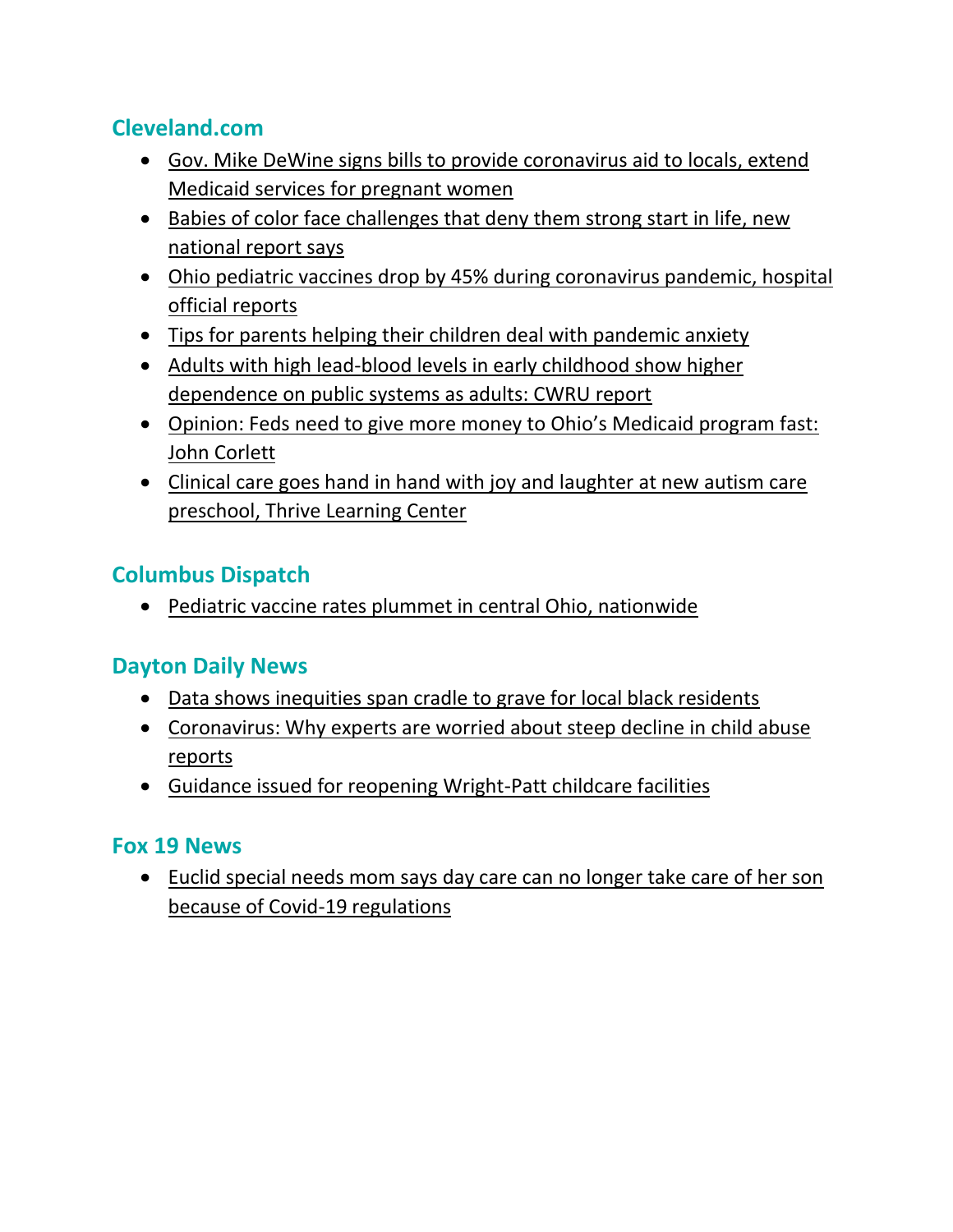# **Gongwer Ohio**

- [Providers Say Pandemic Exposed Child Care System 'Built on Quicksand'](https://www.gongwer-oh.com/programming/news.cfm?article_ID=891300205)
- [Senate Panel Reduces Spending in Infant Mortality Bill](https://www.gongwer-oh.com/programming/news.cfm?article_ID=891170209)
- [Pharmacies Can Start Billing Medicaid for COVID-19 Tests; Report Highlights](https://www.gongwer-oh.com/programming/news.cfm?article_ID=891320210)  [Child Care 'Crisis'](https://www.gongwer-oh.com/programming/news.cfm?article_ID=891320210)
- [Governor: It's 'Time to Act' on Racial Inequality Issues](https://www.gongwer-oh.com/programming/news.cfm?article_ID=891120202)
- [Lawmakers Propose Hospital Loan Forgiveness; Brown Wants Extension of](https://www.gongwer-oh.com/programming/news.cfm?article_ID=891270207)  [Eased WIC Guidelines](https://www.gongwer-oh.com/programming/news.cfm?article_ID=891270207)

#### **Ideastream**

- [Lead Exposure Sets More Cleveland Children on a](https://www.ideastream.org/news/lead-exposure-sets-more-cleveland-children-on-a-poisoned-to-prison-path) Poisoned-to-Prison Path
- [Lack of Childcare No Reason to Not Return to Work, ODJFS Says](https://www.ideastream.org/news/lack-of-childcare-no-reason-to-not-return-to-work-odjfs-says)

#### **Ohio Capital Journal**

• [Minority Strike Force Town Halls: Infant mortality, underlying conditions at](https://ohiocapitaljournal.com/2020/06/09/minority-strike-force-town-halls-infant-mortality-underlying-conditions-at-heart-of-disparity-issues/)  [heart of disparity issues](https://ohiocapitaljournal.com/2020/06/09/minority-strike-force-town-halls-infant-mortality-underlying-conditions-at-heart-of-disparity-issues/)

#### **Sandusky Register**

• [Many Ohio daycares reopen](https://sanduskyregister.com/news/246724/many-ohio-daycares-reopen/)

#### **Senator Sherrod Brown**

• [Brown Joins Call with Child Care Providers as He Continues Fighting for Ohio](https://www.brown.senate.gov/newsroom/press/release/brown-joins-call-with-child-care-providers-ohio-families-covid-19-pandemic)  [Families during Covid-19 Pandemic](https://www.brown.senate.gov/newsroom/press/release/brown-joins-call-with-child-care-providers-ohio-families-covid-19-pandemic)

# **Toledo Blade**

• [Don't give up on pre](https://www.toledoblade.com/editorials/2020/06/08/dont-give-up-on-pre-kindergarten)-kindergarten

#### **WCPO Cincinnati**

• [Coronavirus pandemic hasn't stopped home visits for Ohio's Help Me Grow](https://www.wcpo.com/news/coronavirus/coronavirus-pandemic-hasnt-stopped-home-visits-for-ohios-help-me-grow-program)  [program](https://www.wcpo.com/news/coronavirus/coronavirus-pandemic-hasnt-stopped-home-visits-for-ohios-help-me-grow-program)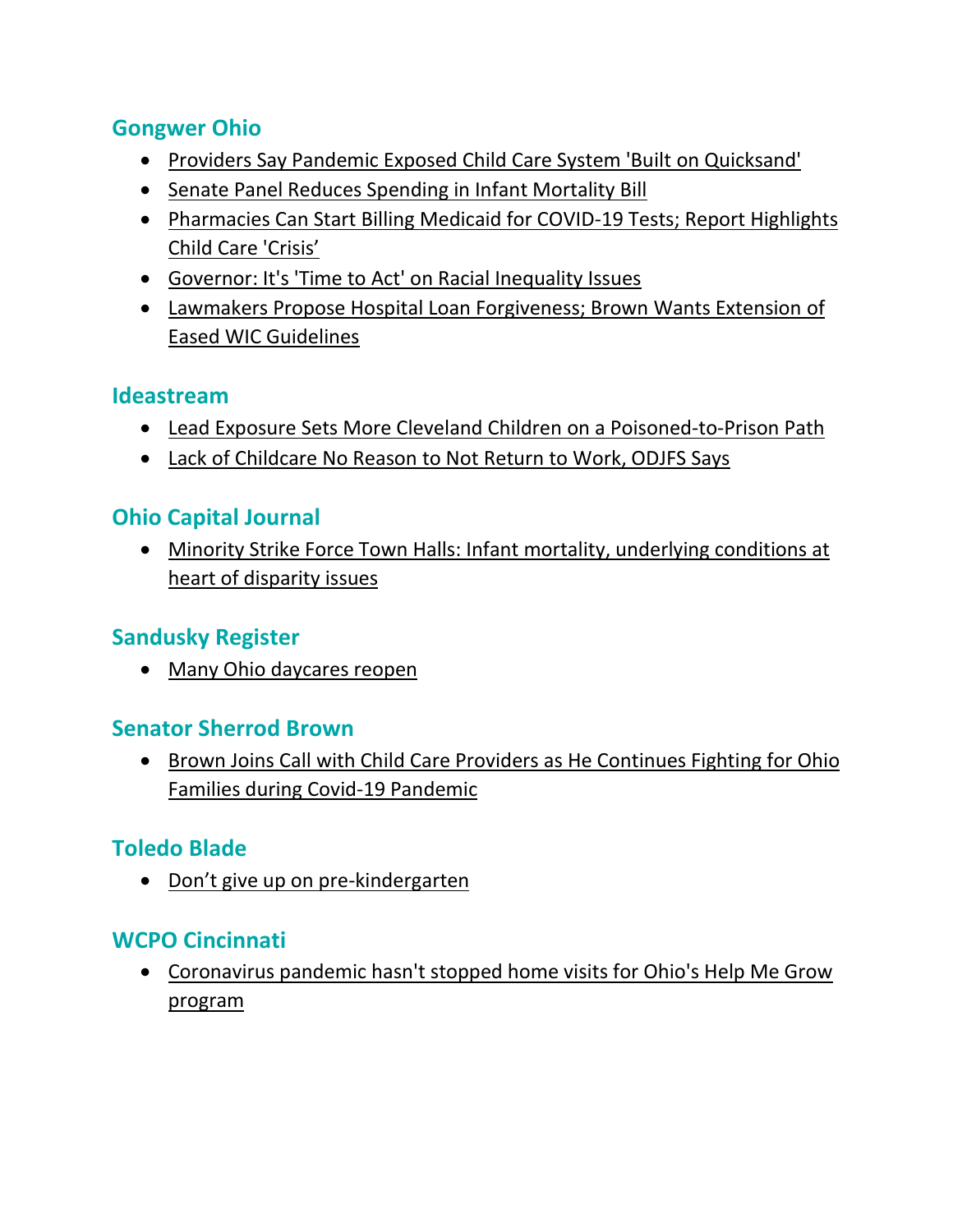#### **WOSU**

• Coronavirus in [Ohio: Child Vaccinations Down Significantly Due to](https://radio.wosu.org/post/coronavirus-ohio-child-vaccinations-down-significantly-due-pandemic-fears#stream/0) Pandemic [Fears](https://radio.wosu.org/post/coronavirus-ohio-child-vaccinations-down-significantly-due-pandemic-fears#stream/0)

# NATIONAL NEWS

#### **The 74**

• [As COVID-19 Threatens Millions of Child Car](https://www.the74million.org/article/as-covid-19-threatens-millions-of-child-care-slots-families-face-deep-disruptions-to-their-childrens-early-learning-and-social-development-and-to-their-own-jobs/)e 'Slots,' Families Face Deep [Disruptions to Their Children's Early Learning and Social Development and](https://www.the74million.org/article/as-covid-19-threatens-millions-of-child-care-slots-families-face-deep-disruptions-to-their-childrens-early-learning-and-social-development-and-to-their-own-jobs/)  [to Their Own Jobs](https://www.the74million.org/article/as-covid-19-threatens-millions-of-child-care-slots-families-face-deep-disruptions-to-their-childrens-early-learning-and-social-development-and-to-their-own-jobs/)

#### **ABC News**

• [Coronavirus is pushing the US child care industry to the brink of collapse:](https://abcnews.go.com/Politics/coronavirus-pushing-us-child-care-industry-brink-collapse/story?id=71353735)  [Advocates](https://abcnews.go.com/Politics/coronavirus-pushing-us-child-care-industry-brink-collapse/story?id=71353735)

#### **Axios**

• [Racial inequities in education can start as early as preschool](https://www.axios.com/racial-inequities-education-preschool-5e846c20-4fad-4396-a106-d22ed75974ae.html)

#### **Bipartisan Policy Center**

• [Paycheck Protection Program Flexibility Act: Updates to the PPP](https://bipartisanpolicy.org/blog/paycheck-protection-program-flexibility-act-updates-to-the-ppp/)

#### **Center for American Progress**

- [How Child Care Disruptions Hurt Parents of Color Most](https://www.americanprogress.org/issues/early-childhood/news/2020/06/29/486977/child-care-disruptions-hurt-parents-color/)
- [The Coronavirus Will Make Child Care Deserts Worse and Exacerbate](https://www.americanprogress.org/issues/early-childhood/reports/2020/06/22/486433/coronavirus-will-make-child-care-deserts-worse-exacerbate-inequality/)  [Inequality](https://www.americanprogress.org/issues/early-childhood/reports/2020/06/22/486433/coronavirus-will-make-child-care-deserts-worse-exacerbate-inequality/)

#### **CNBC**

• [Day care director: 'I'm struggling—and it's not because I'm not a good](https://www.cnbc.com/2020/06/03/director-of-nc-based-day-care-and-preschool-says-i-am-struggling.html)  [business person'](https://www.cnbc.com/2020/06/03/director-of-nc-based-day-care-and-preschool-says-i-am-struggling.html)

#### **CNN**

• [US infant mortality rates decline, CDC study says, but Black infants still](https://www.cnn.com/2020/06/25/health/age-women-birth-rising-wellness/index.html)  [twice as likely to die](https://www.cnn.com/2020/06/25/health/age-women-birth-rising-wellness/index.html)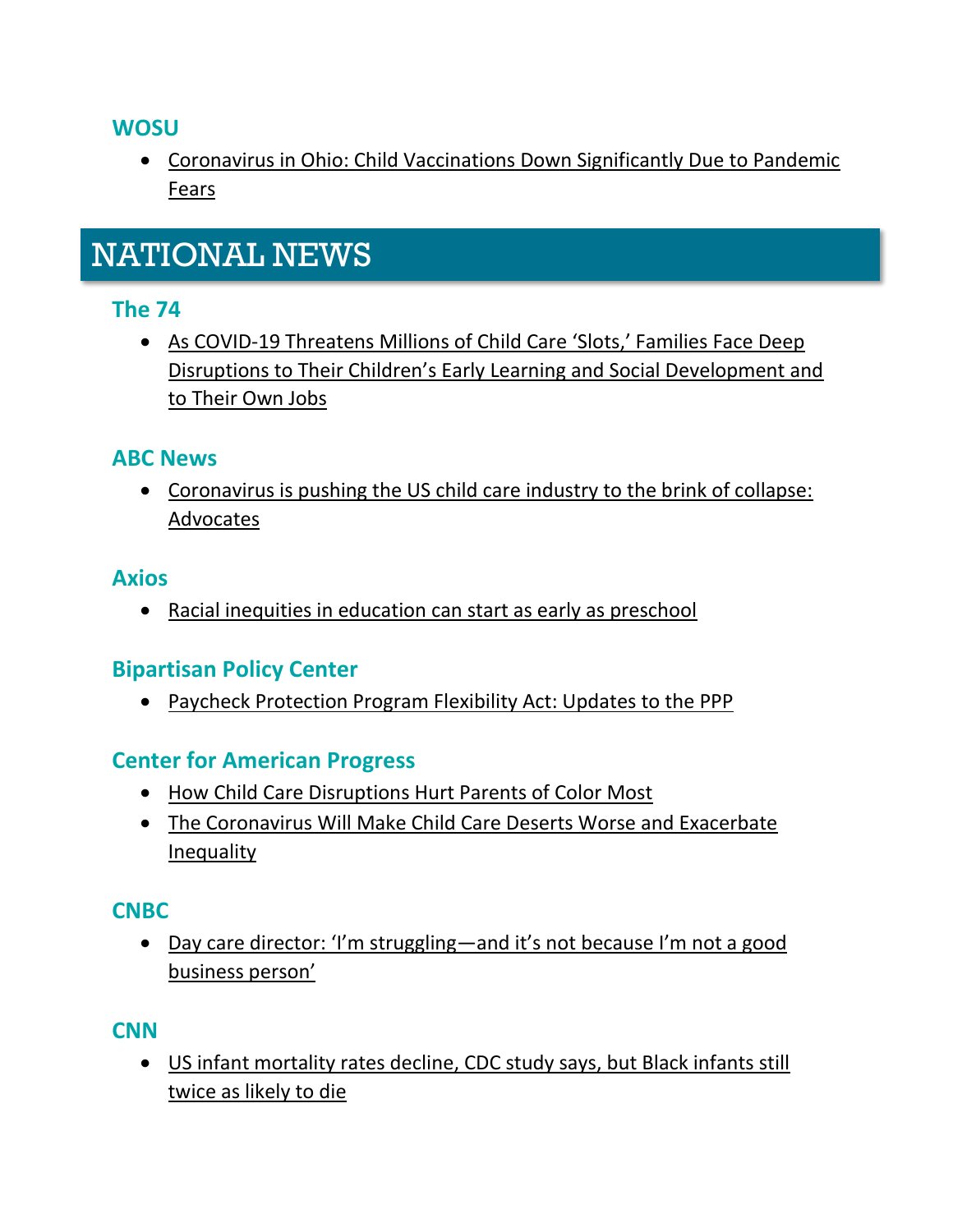# **First Five Years Fund**

- [New Report: Communities of Color Among Most Disadvantaged in the U.S](https://www.ffyf.org/new-report-communities-of-color-among-most-disadvantaged-in-the-u-s/)
- [House Appropriations and Ways & Means Democrats Introduce Child Care](https://www.ffyf.org/house-appropriations-and-ways-means-democrats-introduce-child-care-recovery-legislation/)  [Recovery Legislation](https://www.ffyf.org/house-appropriations-and-ways-means-democrats-introduce-child-care-recovery-legislation/)
- [Bipartisan Congressional Hearing Highlights Pandemic's Devastating Impact](https://www.ffyf.org/bipartisan-congressional-hearing-highlights-pandemics-devastating-impact-on-child-care/)  [on Child Care](https://www.ffyf.org/bipartisan-congressional-hearing-highlights-pandemics-devastating-impact-on-child-care/)
- [Congresswoman Katherine Clark introduces bill to](https://www.ffyf.org/congresswoman-katherine-clark-introduces-bill-to-revitalize-child-care-industry/) revitalize child care [industry](https://www.ffyf.org/congresswoman-katherine-clark-introduces-bill-to-revitalize-child-care-industry/)

# **Forbes**

• [Daycare Dilemma: Smaller Classes and](https://www.forbes.com/sites/robertfarrington/2020/06/24/daycare-dilemma-smaller-classes-and-higher-costs-hurting-working-families/#14ae861934a0) Higher Costs Hurting Working [Families](https://www.forbes.com/sites/robertfarrington/2020/06/24/daycare-dilemma-smaller-classes-and-higher-costs-hurting-working-families/#14ae861934a0)

# **Georgetown University Center for Young Children and Families**

• [Rural Disparities, Racial Disparities, and Maternal Health Crisis Call Out for](https://ccf.georgetown.edu/2020/06/12/rural-disparities-racial-disparities-and-maternal-health-crisis-call-out-for-solutions/)  **[Solutions](https://ccf.georgetown.edu/2020/06/12/rural-disparities-racial-disparities-and-maternal-health-crisis-call-out-for-solutions/)** 

#### **The Hill**

• [States need more child care funds](https://thehill.com/opinion/civil-rights/501421-states-need-more-child-care-funds)

# **Intelligencer**

• [Will the Pandemic Reshape Child Care for Good?](https://nymag.com/intelligencer/2020/06/childcare-workers-need-help-fast-so-do-parents.html)

# **Los Angeles Times**

• [Child care is still the missing ingredient for a fast economic recovery](https://www.latimes.com/politics/story/2020-06-08/lack-of-childcare-options-missing-ingredient-fast-economic-recovery?_amp=true)

# **MarketWatch**

• [Opinion: Racism is hurting Black children in schools, hospitals](https://www.marketwatch.com/story/racism-is-hurting-black-children-in-schools-day-care-even-hospitals-and-its-up-to-adults-to-protect-them-2020-06-29) — even day  $care - and it's up to adults to protect them$  $care - and it's up to adults to protect them$